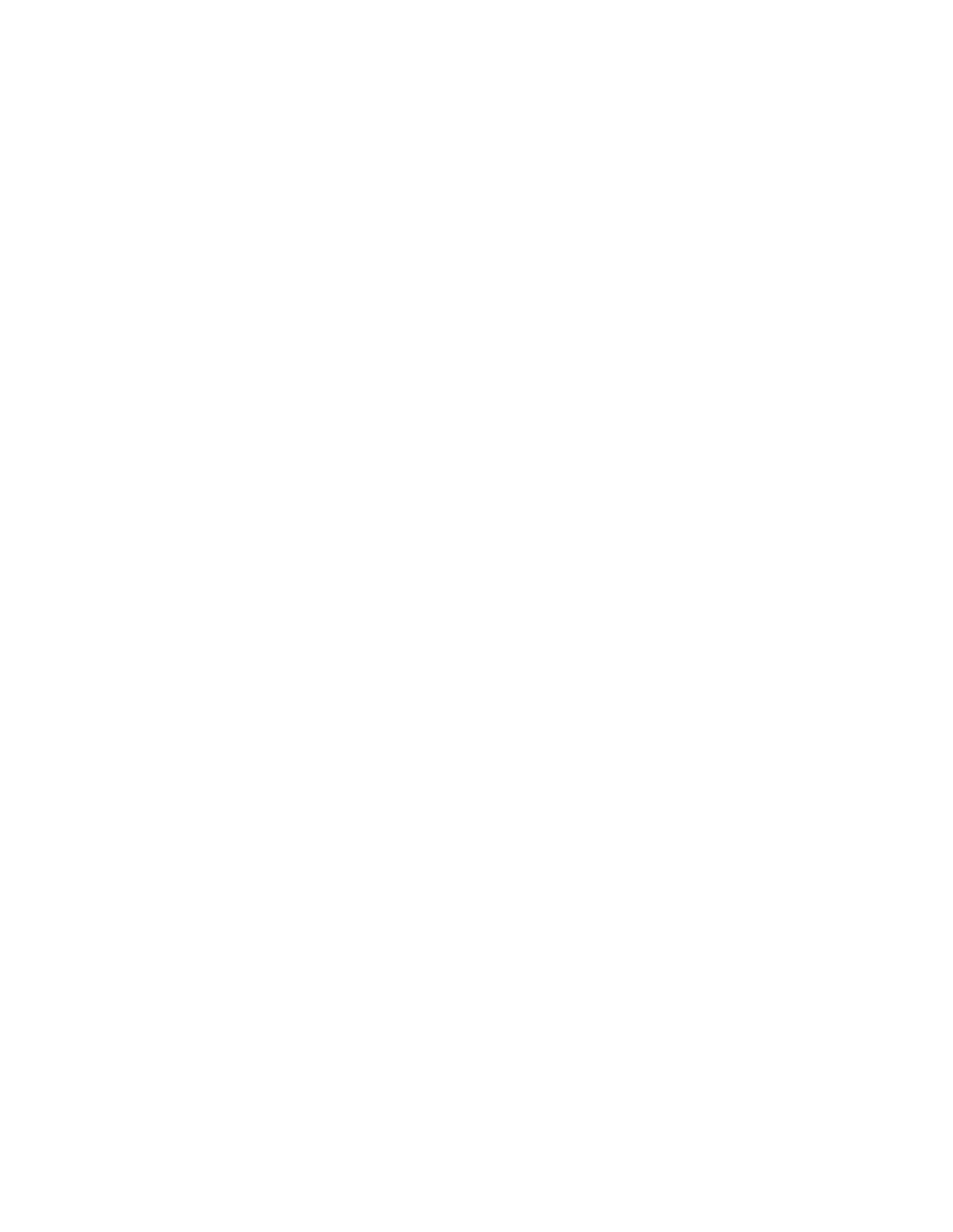## **BURKE, Justice.**

[¶1] Appellant, Joel Randy Ferguson, challenges the district court's order granting, in part, and denying, in part, his motion to correct an illegal sentence. We conclude that Appellant's claims are barred by the doctrine of *res judicata*, and we affirm.

### *ISSUES*

[¶2] Appellant presents the following issues:

- 1. Whether the district court imposed an illegal sentence in violation of Mr. Ferguson's rights to due process of law.
- 2. Whether the district court imposed an illegal sentence in violation of Mr. Ferguson's rights to be protected from double jeopardy.

The State raises an additional issue:

Does *res judicata* bar Mr. Ferguson's current appeal of the legality of his sentence?

# *FACTS*

[¶3] In 2005, Appellant was convicted of eleven counts of burglary relating to breakins at various businesses in Cheyenne. At his initial arraignment, Appellant peremptorily disqualified District Judge Nicholas G. Kalokathis under W.R.Cr.P. 21.1(a), and the case was assigned to District Judge Peter G. Arnold. After presiding over the trial, Judge Arnold recused himself from the sentencing proceedings in order to avoid the potential perception of bias resulting from his former attorney-client relationship with several of the victims. Judge Arnold assigned the case to Judge Kalokathis for sentencing. Judge Kalokathis proceeded to sentence Appellant to consecutive terms of 4 to 8 years for each of the convictions, for a total of 44 to 88 years. Perhaps as a result of the fact that the earlier motion to disqualify Judge Kalokathis was not reduced to writing, neither party realized, at the time, that the assignment to Judge Kalokathis was prohibited by the peremptory disqualification.

[¶4] Approximately one month after sentencing Appellant, Judge Kalokathis recognized that he had previously been disqualified. Judge Kalokathis vacated Appellant's sentence and assigned the case to District Judge Edward L. Grant for resentencing. Before the resentencing hearing, Appellant filed a motion for a new trial alleging that Judge Arnold's decision to recuse himself prior to sentencing indicated that Appellant had been deprived of a fair trial.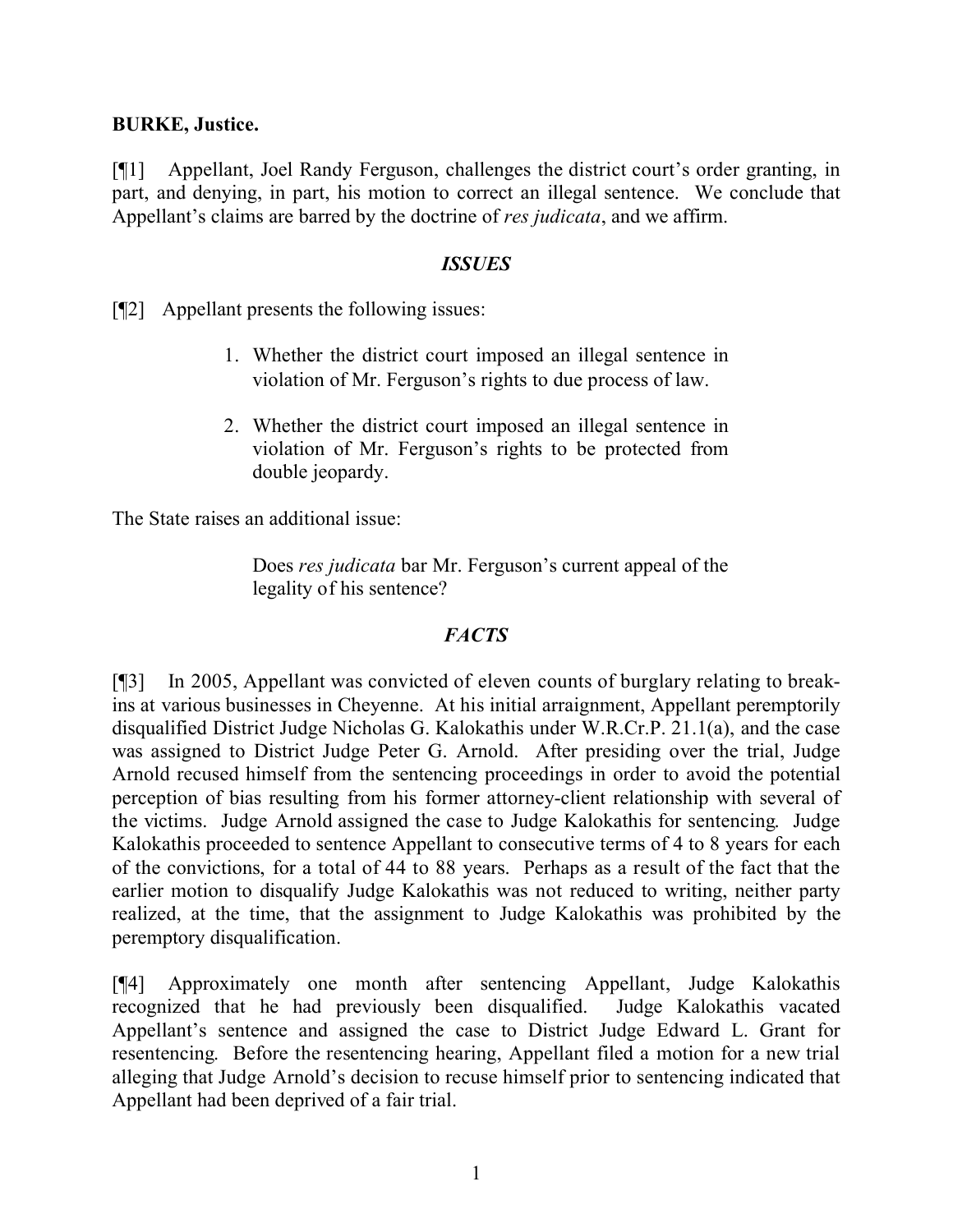[¶5] After holding a separate sentencing hearing, Judge Grant sentenced Appellant to consecutive terms of 8 to 10 years for Count I, 7 to 10 years for Count II, 5 to 7 years for Count III, and 4 to 6 years for Counts IV-XI, for a total of 52 to 75 years. Judge Grant explained that the sentences for Counts I through III reflected the severity of the impact of the crimes on the respective victims. At that hearing, Judge Grant also denied Appellant's motion for a new trial, noting that it was untimely and that "even if it were not, it would be denied on its merits."

[¶6] After Judge Grant entered the new judgment and sentence, Appellant challenged the convictions in a direct appeal, claiming that (1) the district court had erred in denying his motion for a judgment of acquittal, and (2) the court had erred in admitting evidence of uncharged misconduct. We affirmed Appellant's convictions in *Ferguson v. State*, 2007 WY 157, 168 P.3d 476 (Wyo. 2007). As is evident from that opinion, Appellant did not raise any issue with respect to his resentencing.

[¶7] Following our decision affirming the convictions, Appellant asserted a number of collateral challenges to his sentence. In 2007, he filed a Motion for Sentence Reduction, which the district court denied. In 2010, Appellant filed a Petition for Post-Conviction Relief, asserting eight claims relating to ineffective assistance of appellate counsel. That motion was also denied. Finally, in August, 2012, Appellant filed the Motion to Correct Illegal Sentence at issue in this appeal. He asserted that Judge Grant improperly increased the original sentence in violation of his constitutional right to due process of law. He also contended that the order of restitution should be vacated because restitution was not included in the oral pronouncement of the sentence. The district court agreed that the order of restitution was illegal and vacated that order.<sup>1</sup> The court denied Appellant's due process claim. This timely appeal followed.

# *STANDARD OF REVIEW*

[¶8] We apply the following standard of review to a district court's decision to deny a motion to correct an illegal sentence:

> This Court reviews a trial court's denial of a motion to correct an illegal sentence by using an abuse of discretion standard. However, this discretion is limited to a determination by the trial court as to whether the sentence was legal or illegal. . . . An illegal sentence is one which

 $\overline{a}$ 

 $<sup>1</sup>$  The district court's order vacating that part of Appellant's sentence requiring payment of restitution is</sup> not at issue in this appeal.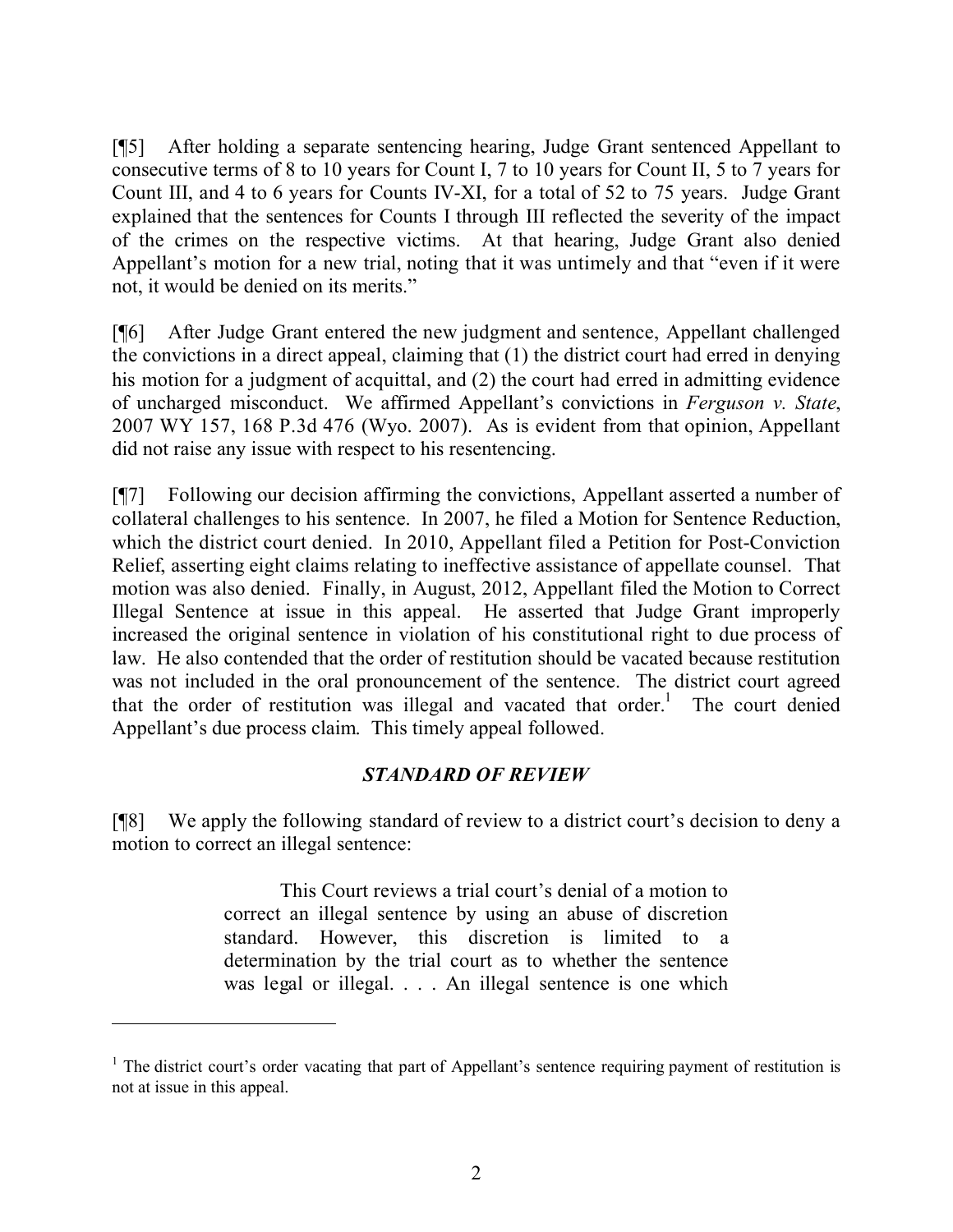exceeds statutory limits, imposes multiple terms of imprisonment for the same offense, or otherwise violates constitutions or the law. Whether a sentence is illegal is determined by referencing the applicable statute or constitutional provisions, and is subject to statutory interpretation. The determination of whether the appropriate rule was applied to a set of facts is a question of law, requiring *de novo* review.

*Baker v. State*, 2011 WY 123, ¶ 10, 260 P.3d 268, 271 (Wyo. 2011) (quoting *McDaniel v. State*, 2007 WY 125, ¶¶ 6-7, 163 P.3d 836, 838 (Wyo. 2007) (internal citations and punctuation omitted)). Whether a claim is barred by *res judicata* is also a question of law, reviewed *de novo*. *Moore v. State*, 2009 WY 108, ¶ 20, 215 P.3d 271, 276 (Wyo. 2009).

## *DISCUSSION*

[¶9] Appellant contends that the sentence violates his constitutional due process and double jeopardy protections. In his due process claim, Appellant contends he did not receive due process because his sentence was motivated by vindictiveness. He claims that the increase in the minimum term of his sentence from the original sentence was not warranted by any identifiable conduct on his part, and that the "only explanation for this increase . . . is vindictive sentencing." With respect to his double jeopardy claim, Appellant contends that because he had an expectation of finality in his original sentence "until he himself contested it," the increased sentence violates double jeopardy protections against multiple punishments for the same offense.

[¶10] The State responds that Appellant's claims are barred by *res judicata* because they could have been raised six years ago in his direct appeal. The State also claims that because Appellant's original sentence was entered without jurisdiction, making that sentence "utterly void and of no effect," his sentence could not have constituted an "increase" with respect to the original sentence. The State further contends that Appellant had no expectation of finality in his sentence, precluding his double jeopardy claim, because Appellant initiated an appeal from his convictions.

[¶11] The doctrine of *res judicata* bars litigation of issues that were or could have been determined in a prior proceeding. *Dax v. State*, 2012 WY 40, ¶ 9, 272 P.3d 319, 321 (Wyo. 2012). This Court has long held that motions to correct illegal sentences are subject to the principles of *res judicata*. *Kurtenbach v. State*, 2013 WY 80, ¶ 6, 304 P.3d 939, 940 (Wyo. 2013).If a party fails to show good cause why an issue was not raised at an earlier opportunity, the Court may decline to consider the issue. *Hamill v. State*, 948 P.2d 1356, 1358 (Wyo. 1997). We have routinely disposed of claims on *res judicata* grounds without regard to whether the issue was raised before the district court. *See*, *e.g.*,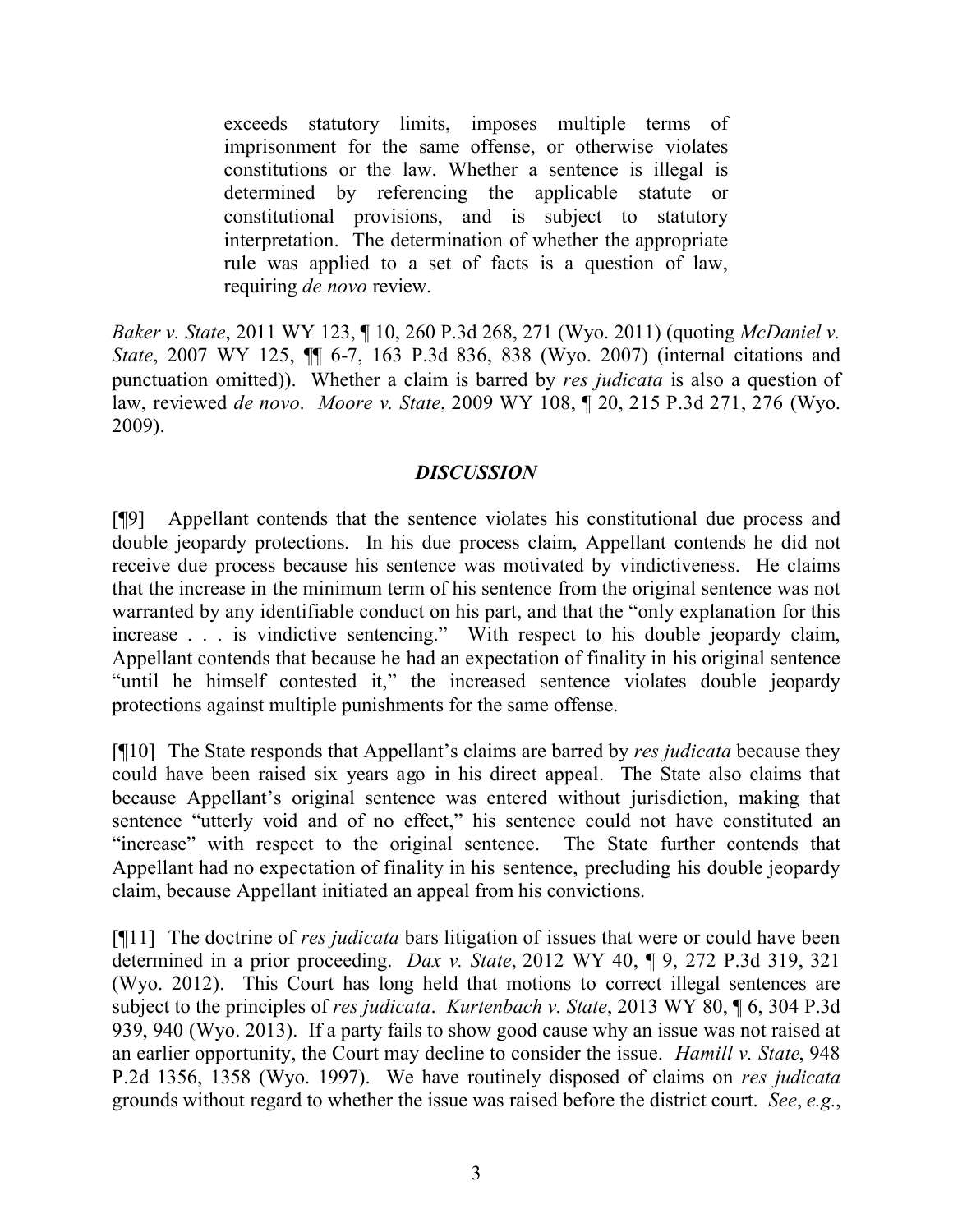*Kurtenbach*, 304 P.3d 939; *Lunden v. State*, 2013 WY 35, 297 P.3d 121 (Wyo. 2013); *Dax*, 272 P.3d 319.

[¶12] In his reply brief to this Court, Appellant asserts, for the first time, that his due process and double jeopardy claims were overlooked in his direct appeal due to ineffective assistance of counsel. He contends that the alleged ineffectiveness constitutes "good cause" which excuses the failure to raise the issue earlier. Appellant has provided no authority to support the assertion that ineffective assistance of counsel may constitute "good cause" for failure to raise an issue in an earlier proceeding. We note that we have previously held that "Failing to recognize the factual or legal basis for a claim or failing to raise a claim despite recognizing it does not constitute good cause for not bringing an issue to the court's attention." *Winstead v. State*, 2011 WY 137, ¶ 12, 261 P.3d 743, 746 (Wyo. 2011) (*overruled in part on unrelated grounds by Sweets v. State*, 2013 WY 98, ¶ 2 n.1, 307 P.3d 860, 863 n.1 (Wyo. 2013)). Nonetheless, even if we were to hold that good cause for failure to raise an issue in an earlier proceeding could be established by a showing of ineffective assistance of counsel, we would be unable to find that Appellant has satisfied his burden.

[¶13] In order to demonstrate ineffective assistance of counsel, Appellant must show that (1) counsel's performance was deficient, and that (2) counsel's deficient performance prejudiced the defense. *Gleason v. State,* 2002 WY 161, ¶ 44, 57 P.3d 332, 346-47 (Wyo. 2002). The failure to make the required showing of either deficient performance or prejudice will result in a finding that counsel was not ineffective. *Osborne v. State*, 2012 WY 123, ¶ 19, 285 P.3d 248, 252 (Wyo. 2012). As discussed below, because neither of Appellant's claims would prevail, we find no grounds to conclude that his counsel's decision not to raise those claims constitutes deficient performance.

[¶14] We examined due process and double jeopardy protections as they relate to resentencing in *Simonds v. State*, 799 P.2d 1210, 1213 (Wyo. 1990). In that case, the defendant had been sentenced to concurrent terms of imprisonment following his convictions for aggravated burglary and interference with a peace officer. However, the defendant successfully challenged his aggravated burglary conviction on appeal, and we remanded to the district court solely for resentencing on the lesser-included offense of simple burglary. *Id.*, 799 P.2d at 1211. After remand, the trial court reduced the sentence originally imposed for interference with a peace officer, but ordered that sentence to be served consecutively with the sentence imposed for the defendant's simple burglary conviction. *Id.* In the appeal from that decision, the defendant contended the district court violated his right against double jeopardy by ordering his sentence for interference with a peace officer to run consecutive to his burglary sentence. *Id.*, 799 P.2d at 1212. We ultimately rejected the defendant's double jeopardy claim, but held that absent "an acceptable rationale for the change, and factual data supporting that reasoning, affirmatively appear[ing] on the resentencing record," the imposition of a heavier sentence on remand violated the defendant's right to due process. *Id.*, 799 P.2d at 1216.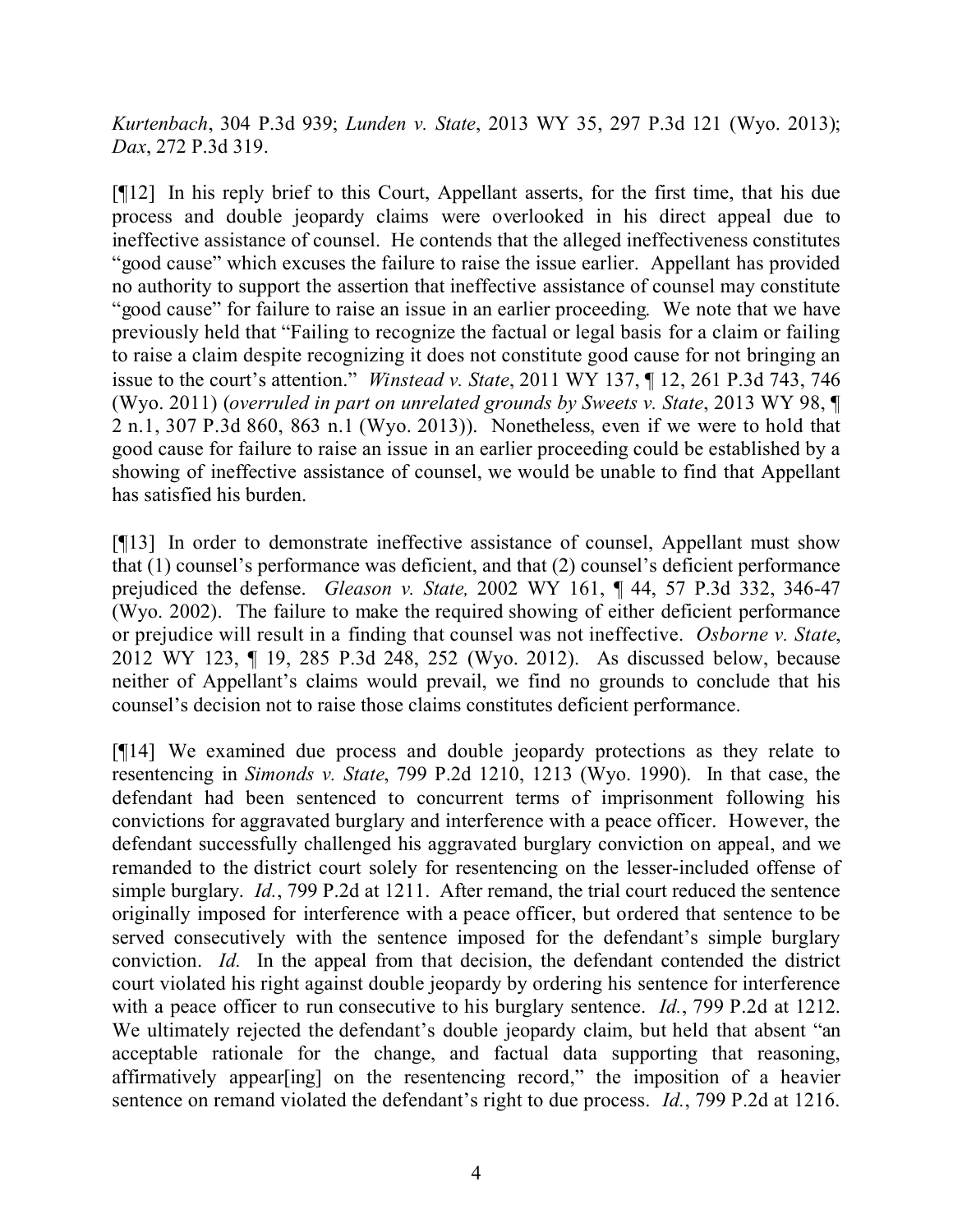In doing so, we relied on the United States Supreme Court's decision in *North Carolina v. Pearce*, 395 U.S. 711, 726, 89 S.Ct. 2072, 2081, 23 L.Ed.2d 656 (1969), *overruled in part by Alabama v. Smith*, 490 U.S. 794, 109 S.Ct. 2201, 104 L.Ed.2d 865 (1989):

> The Court . . . indicated that the imposition of a heavier sentence upon reconviction, to the extent that it may have been motivated by vindictiveness for the defendant's successful exercise of his right to appeal, does implicate due process concerns. The Court observed that the threat of being penalized for the exercise of constitutional rights would deter defendants from attacking their convictions and, thus, unconstitutionally impede their open and equal access to the courts. Accordingly, the Court held:

> > "In order to assure the absence of such a motivation, we have concluded that whenever a judge imposes a more severe sentence upon a defendant after a new trial, the reasons for his doing so must affirmatively appear. Those reasons must be based upon objective information concerning identifiable conduct on the part of the defendant occurring after the time of the original sentencing proceeding. And the factual data upon which the increased sentence is based must be made part of the record, so that the constitutional legitimacy of the increased sentence may be fully reviewed on appeal."

*Simonds*, 799 P.2d at 1212-13 (emphasis omitted). 2

[¶15] Relying on *Simonds*, Appellant claims his due process rights were violated because there is no information in the record relating to conduct occurring after the original sentencing proceeding that would justify an increased sentence. The facts of the present case, however, are distinguishable from *Simonds*. In this case, Appellant was

<sup>&</sup>lt;sup>2</sup> In *Alabama v. Smith*, 490 U.S. at 803, 109 S.Ct. at 2207, the Supreme Court distinguished the situation in which a defendant receives an increased sentence after trial relative to a sentence imposed after a prior guilty plea, holding that "there is no basis for a presumption of vindictiveness where a second sentence imposed after a trial is heavier than a first sentence imposed after a guilty plea." The Court noted that "While the *Pearce* opinion appeared on its face to announce a rule of sweeping dimension, our subsequent cases have made clear that its presumption of vindictiveness 'do[es] not apply in every case where a convicted defendant receives a higher sentence on retrial." *Id.*, 490 U.S. at 799, 109 S.Ct. at 2204 (quoting *Texas v. McCullough*, 475 U.S. 134, 138, 106 S.Ct. 976, 978, 89 L.Ed.2d 104 (1986)).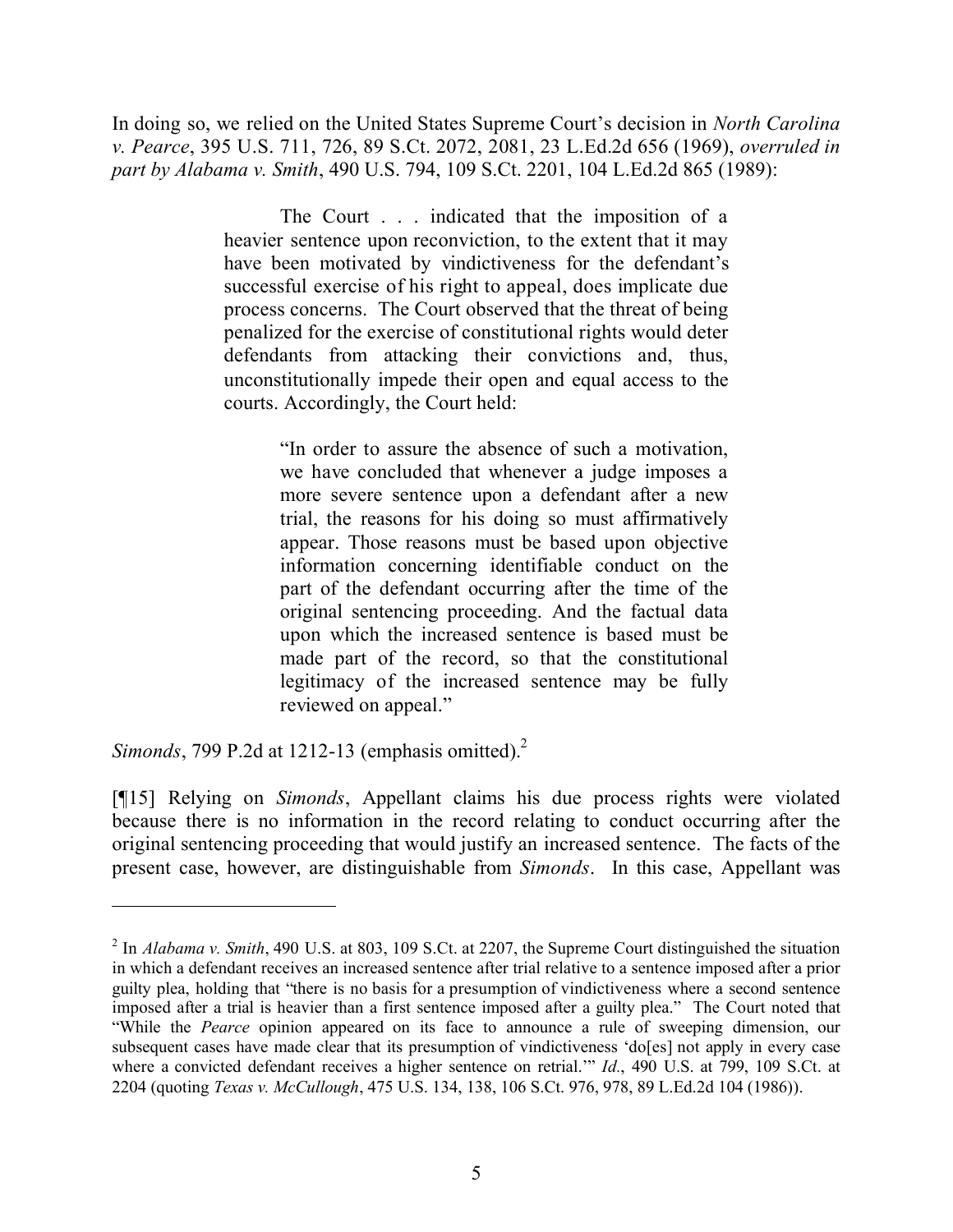resentenced by a *different* judge after the original sentencing judge vacated Appellant's initial sentence. In *Texas v. McCullough*, 475 U.S. 134, 106 S.Ct. 976, 89 L.Ed.2d. 104 (1986), the Supreme Court held that *Pearce*'s presumption of vindictiveness does not apply in situations where the defendant is resentenced by a different judge:

> The presumption is also inapplicable because different sentencers assessed the varying sentences that McCullough received. In such circumstances, a sentence "increase" cannot truly be said to have taken place. In *Colten v. Kentucky*, [407 U.S. 104, 92 S.Ct. 1953, 32 L.Ed.2d 584 (1972)] *supra*, which bears directly on this case, we recognized that when different sentencers are involved,

> > "[it] may often be that the [second sentencer] will impose a punishment more severe than that received from the [first]. But it no more follows that such a sentence is a vindictive penalty for seeking a [new] trial than that the [first sentencer] imposed a lenient penalty." *Id.*, at 117.

Here, the second sentencer provides an on-the-record, wholly logical, nonvindictive reason for the sentence. We read *Pearce* to require no more, particularly since trial judges must be accorded broad discretion in sentencing, *see Wasman* [*v. United States*, 468 U.S. 559, 563-64, 104 S.Ct. 3217, 3220- 21, 82 L.Ed.2d 424 (1984)].

*McCullough*, 475 U.S. at 140, 106 S.Ct. at 979-80.Appellant's due process analysis is entirely devoid of any reference to the fact that he was resentenced by a *different* judge prior to exercising his right to appeal, and he provides no authority supporting a due process claim when the allegedly vindictive sentence is issued by a different judge. Appellant has not demonstrated the existence of a viable claim that his sentence was motivated by vindictiveness.

[¶16] We similarly find no merit in Appellant's claim that his resentencing violated constitutional protections against double jeopardy. In *Simonds*, we held, in accordance with Supreme Court precedent, that resentencing presents a double jeopardy concern only when a defendant has a reasonable expectation of finality in his original sentence:

> In *United States v. DiFrancesco*, 449 U.S. 117, 101 S.Ct. 426, 66 L.Ed.2d 328 (1980), the Court determined that the prospect of increased punishment upon resentencing raised a double jeopardy problem only to the extent of a